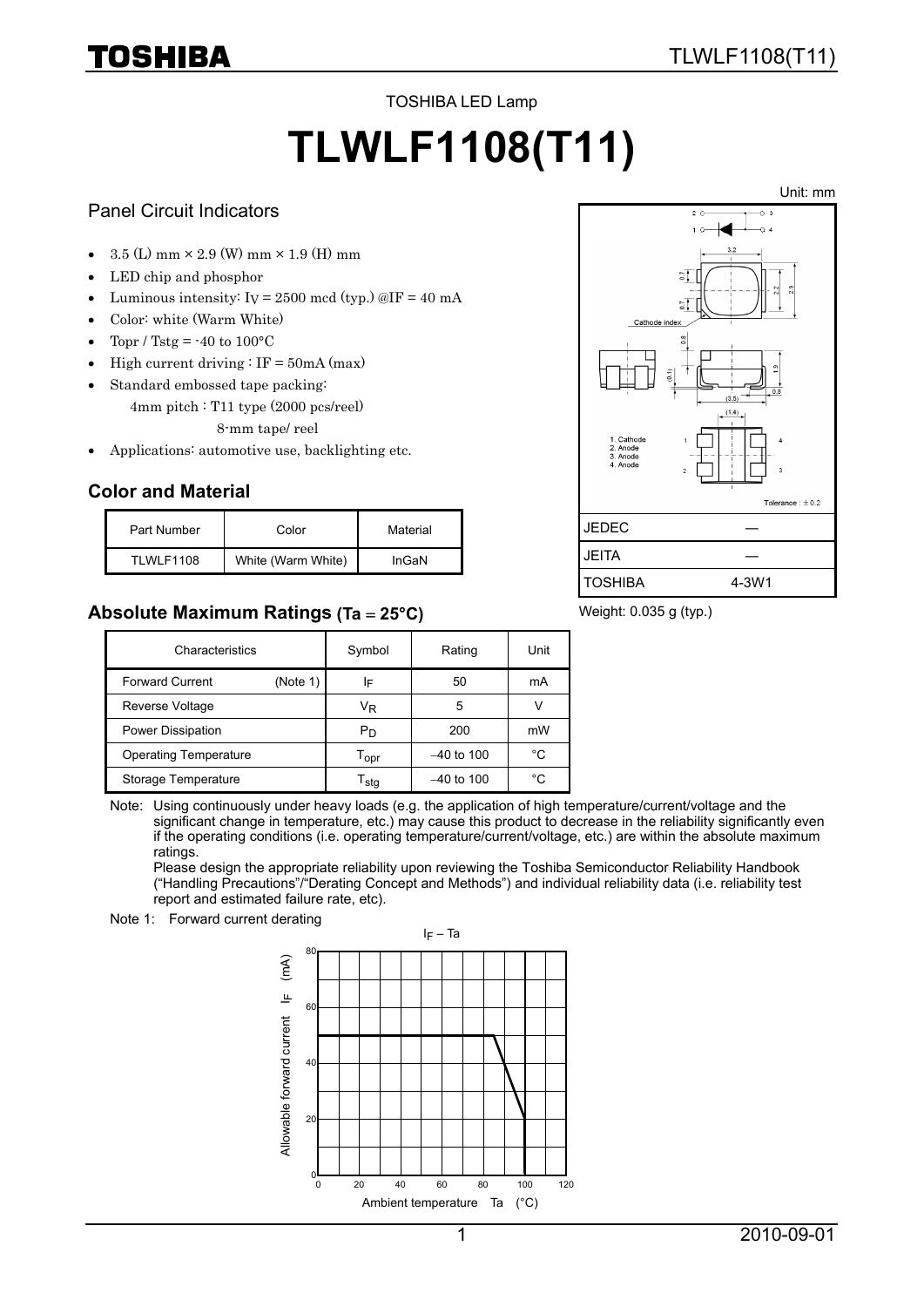**Electrical Characteristics (Ta** = **25°C)**

| Characteristics        | Symbol | Test condition | Min | т <sub>ур.</sub> | Max | Unit |
|------------------------|--------|----------------|-----|------------------|-----|------|
| Forward Voltage        | V⊧     | $I_F = 40$ mA  | 3.0 | 3.5              | 4.0 |      |
| <b>Reverse Current</b> | ΙR     | $V_R = 5 V$    |     |                  | 10  | μA   |

# **Optical Characteristics (Ta** = **25°C)**

| Characteristics    |          | Symbol  | Test condition | Min      | Typ. | Max  | Unit |
|--------------------|----------|---------|----------------|----------|------|------|------|
| Chromaticity       |          | ⌒<br>Uχ | $I_F = 40$ mA  | (Note 2) |      |      |      |
|                    |          | ⌒<br>Uν | $I_F = 40$ mA  | (Note 2) |      |      |      |
| Luminous Intensity | (Note 3) | I٧      | $I_F = 40$ mA  | 1600     | 2500 | 5000 | mcd  |

Note 2: The product is tested at the following chromaticity coordinate groups.

Test conditions:  $I_F = 40$  mA, Ta = 25 °C



| Point | Cx    | Cv    |
|-------|-------|-------|
|       | 0.430 | 0.420 |
| 2     | 0.410 | 0.380 |
| 3     | 0.460 | 0.395 |
|       | 0.485 | 0.440 |

Note 3: Iv rank classification

|                |                 |                          |      | <b>IGOL CONGITIONS</b> |    |  |
|----------------|-----------------|--------------------------|------|------------------------|----|--|
| Product name   |                 | Luminous intensity $I_V$ |      |                        |    |  |
|                |                 | Min                      | Typ. | Max                    | ΙF |  |
| TLWLF1108(T11) |                 | 1600                     | 2500 | 5000                   |    |  |
|                | XA <sub>1</sub> | 1600                     |      | 2500                   |    |  |
|                | XA <sub>2</sub> | 2000                     |      | 3200                   | 40 |  |
|                | YA1             | 2500                     |      | 4000                   |    |  |
|                | YA <sub>2</sub> | 3200                     |      | 5000                   |    |  |
| Unit           |                 |                          | mcd  |                        | mA |  |

Test conditions:  $I_F = 40$  mA, Ta = 25 °C

The specification on the above table is used for Iv classification of LEDs in Toshiba facility. Let the delivery ratio of each rank be unquestioned.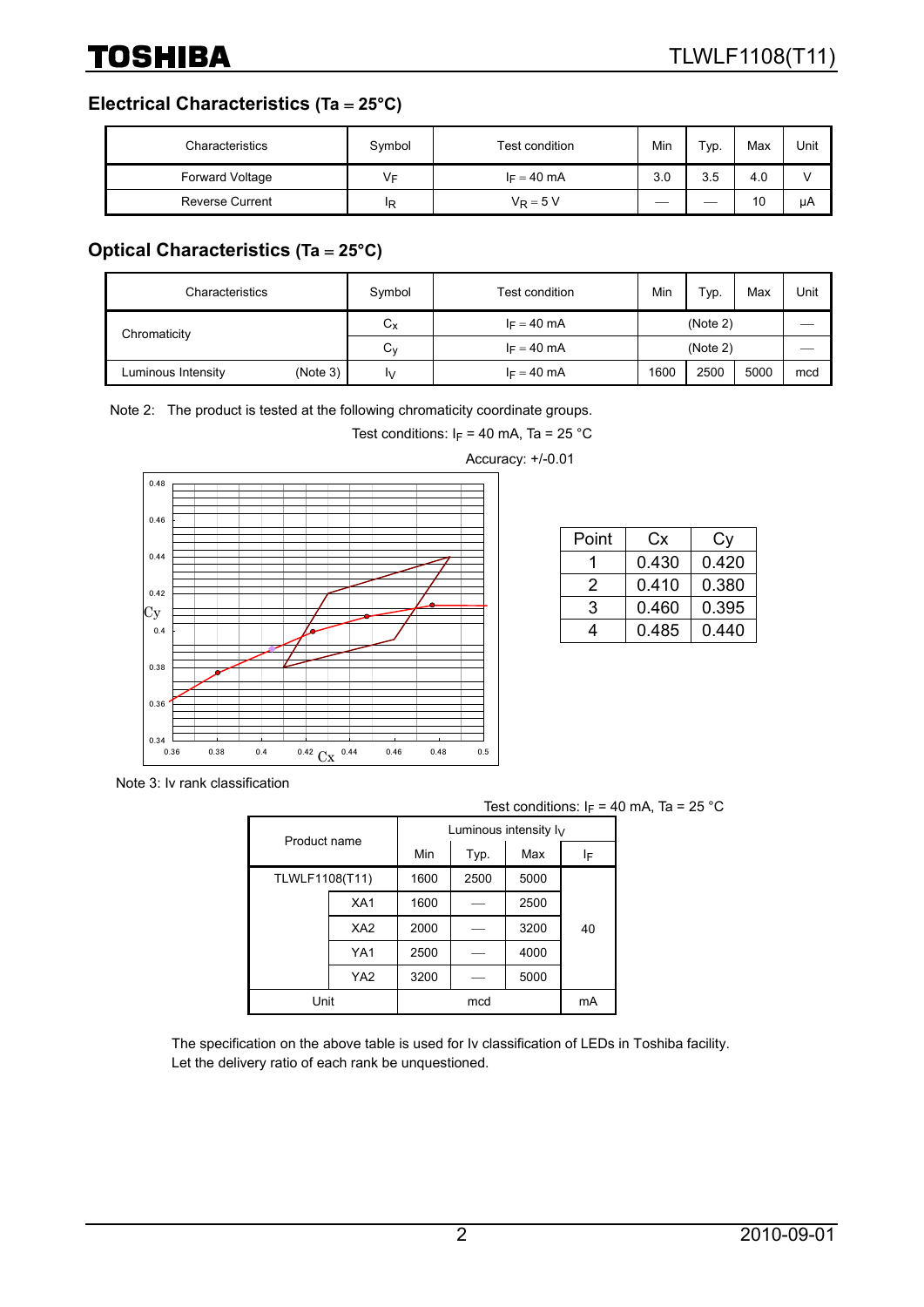#### **The cautions**

ESD withstand voltage according to MIL STD 883D, Method 3015.7 : ≥1000V

When handling this LED, take the following measures to prevent the LED from being damaged or otherwise adversely affected.

- 1) Use a conductive tablemat and conductive floor mat, and ground the workbench and floor.
- 2) Operators handling laser diodes must be grounded via a high resistance (about 1MΩ). A conductive strap is good for this purpose.
- 3) Ground all tools including soldering irons.

This product is designed as a general display light source usage, and it has applied the measurement standard that matched with the sensitivity of human's eyes. Therefore, it is not intended for usage of functional application (ex. Light source for sensor, optical communication and etc) except general display light source.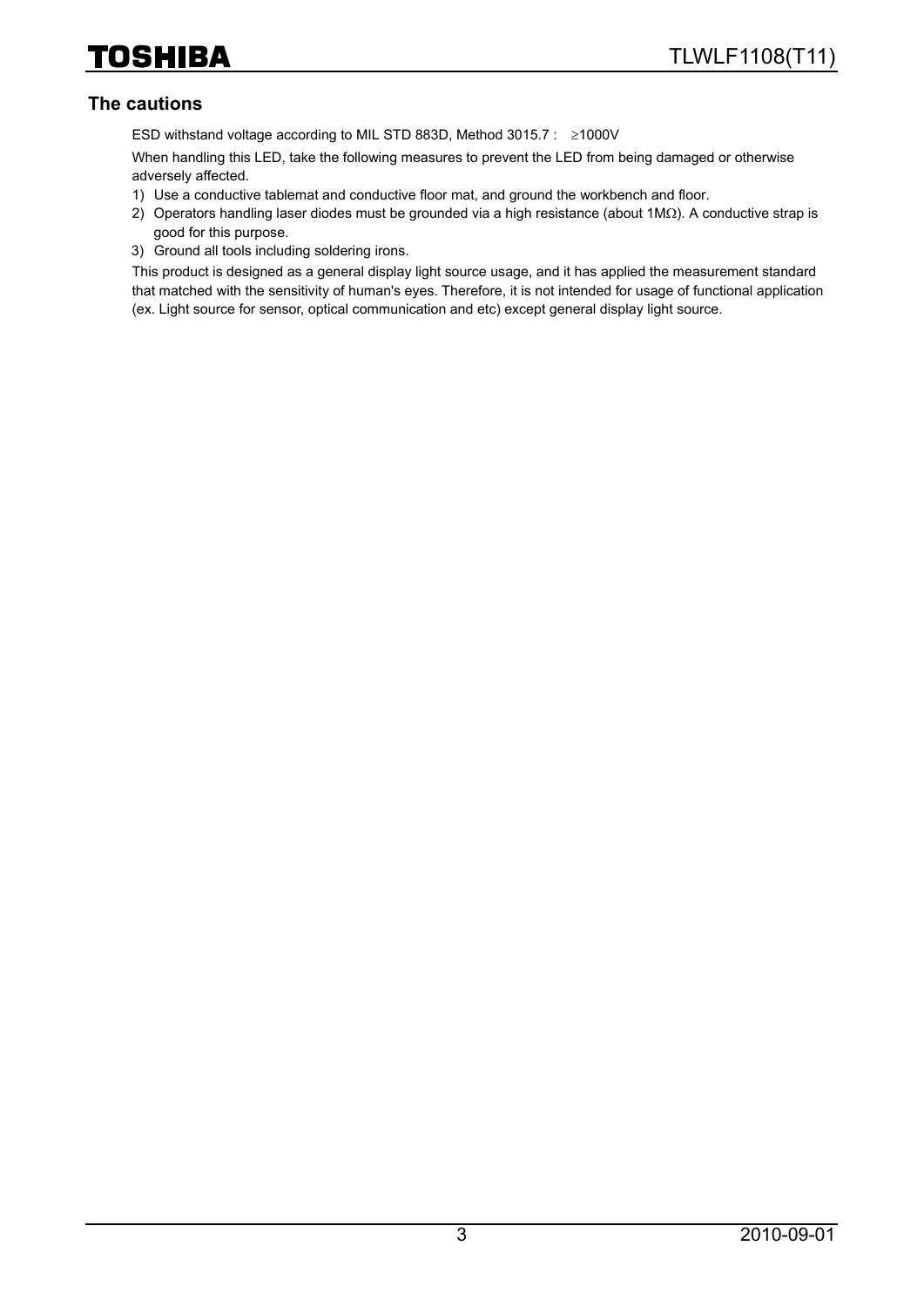# **TOSHIBA**

#### **TLWLF1108**





Relative  $I_V$  – Tc (typ.)



0.46  $Ta = 25^{\circ}C$  $c_{x}$  $0.44$ Chromaticity Cx, Cy Chromaticity Cx, Cy 0.42  $c_{\mathsf{V}}$ 0.40 0.38  $0.36$ 0 10 20 30 40 50 Case Temperature Tc  $(^{\circ}C)$  extended to the Forward current I<sub>F</sub> (mA)

Cx,  $Cy - I_F$  (typ.)



Ta =  $25^{\circ}$ C Radiation pattern (typ.)

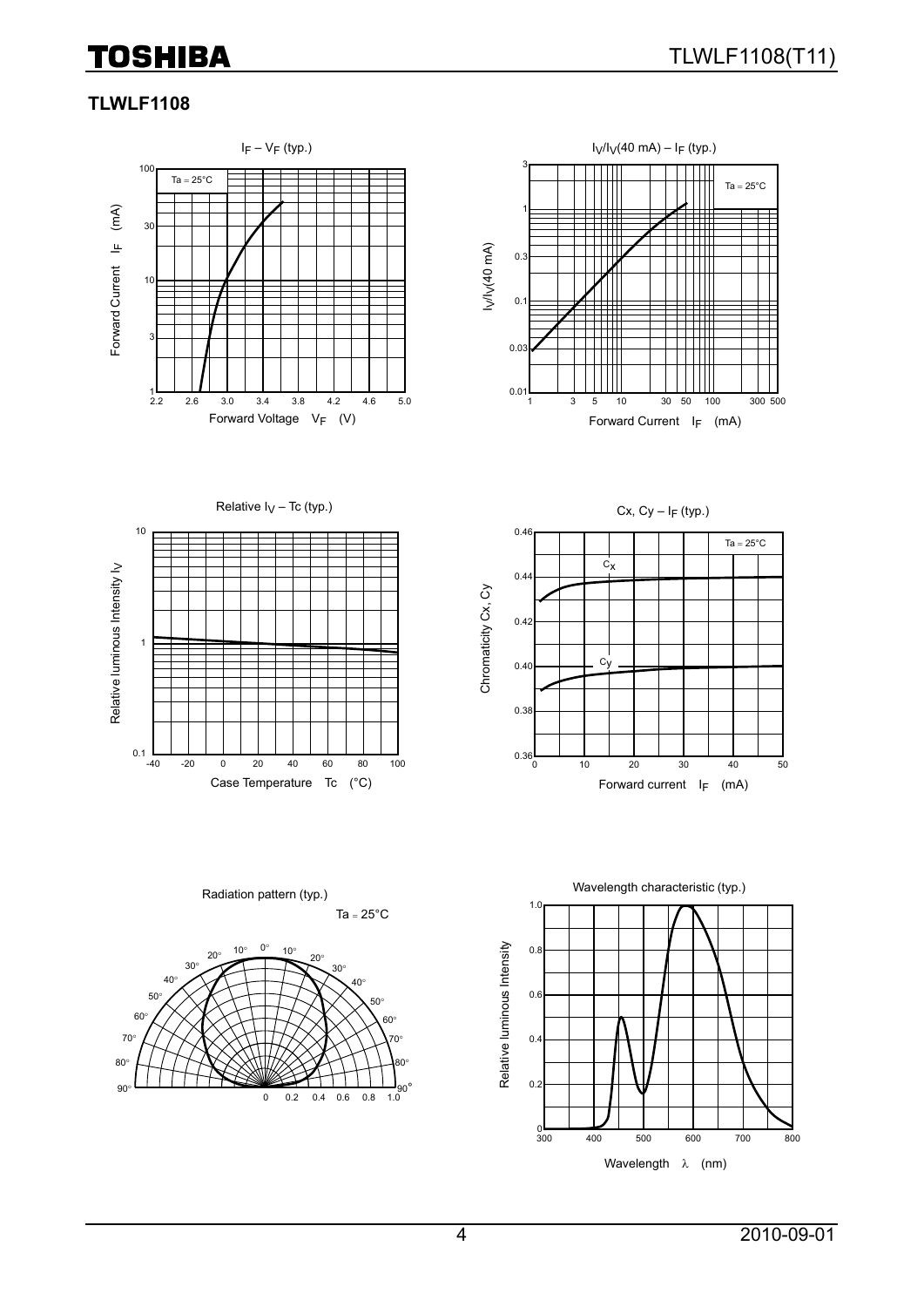# HIBA

# **Packaging**

This LED device is packed in an aluminum envelope with a silica gel and a moisture indicator to avoid moisture absorption. The optical characteristics of the device may be affected by exposure to moisture in the air before soldering and the device should therefore be stored under the following conditions:

- 1. This moisture proof bag may be stored unopened within 12 months at the following conditions. Temperature: 5°C to 30°C Humidity: 90% (max)
- 2. After opening the moisture proof bag, the device should be assembled within 4weeks in an environment of 5°C to 30°C/60% RH or below.
- 3. If upon opening, the moisture indicator card shows humidity 30% or above (Color of indication changes to pink) or the expiration date has passed, the device should be baked in taping with reel. After baking, use the baked device within 72 hours, but perform baking only once. Baking conditions: 60±5°C, for 24 to 48 hours. Expiration date: 12 months from sealing date, which is imprinted on the label affixed.
- 4. Repeated baking can cause the peeling strength of the taping to change, then leads to trouble in mounting.
- 5. If the packing material of laminate would be broken, the hermeticity would deteriorate. Therefore, do not throw or drop the packed devices.

## **Mounting Method**

#### **Soldering**

• Reflow soldering (example) Temperature profile for Pb soldering (example)

Temperature profile for Pb-free soldering (example)



- The product is evaluated using above reflow soldering conditions. No additional test is performed exceed the condition (i.e. the condition more than max(\*) values) as a evaluation. Please perform reflow soldering under the above conditions.
- Please perform the first reflow soldering with reference to the above temperature profile and within 4weeks of opening the package.
- Second reflow soldering

In case of second reflow soldering should be performed within 168 h of the first reflow under the above conditions.

Storage conditions before the second reflow soldering: 30°C, 60% RH (max)

• Make any necessary soldering corrections manually.

(only once at each soldering point) Soldering iron: 25 W Temperature : 300°C or less

Time : within 3 s

• Do not perform wave soldering.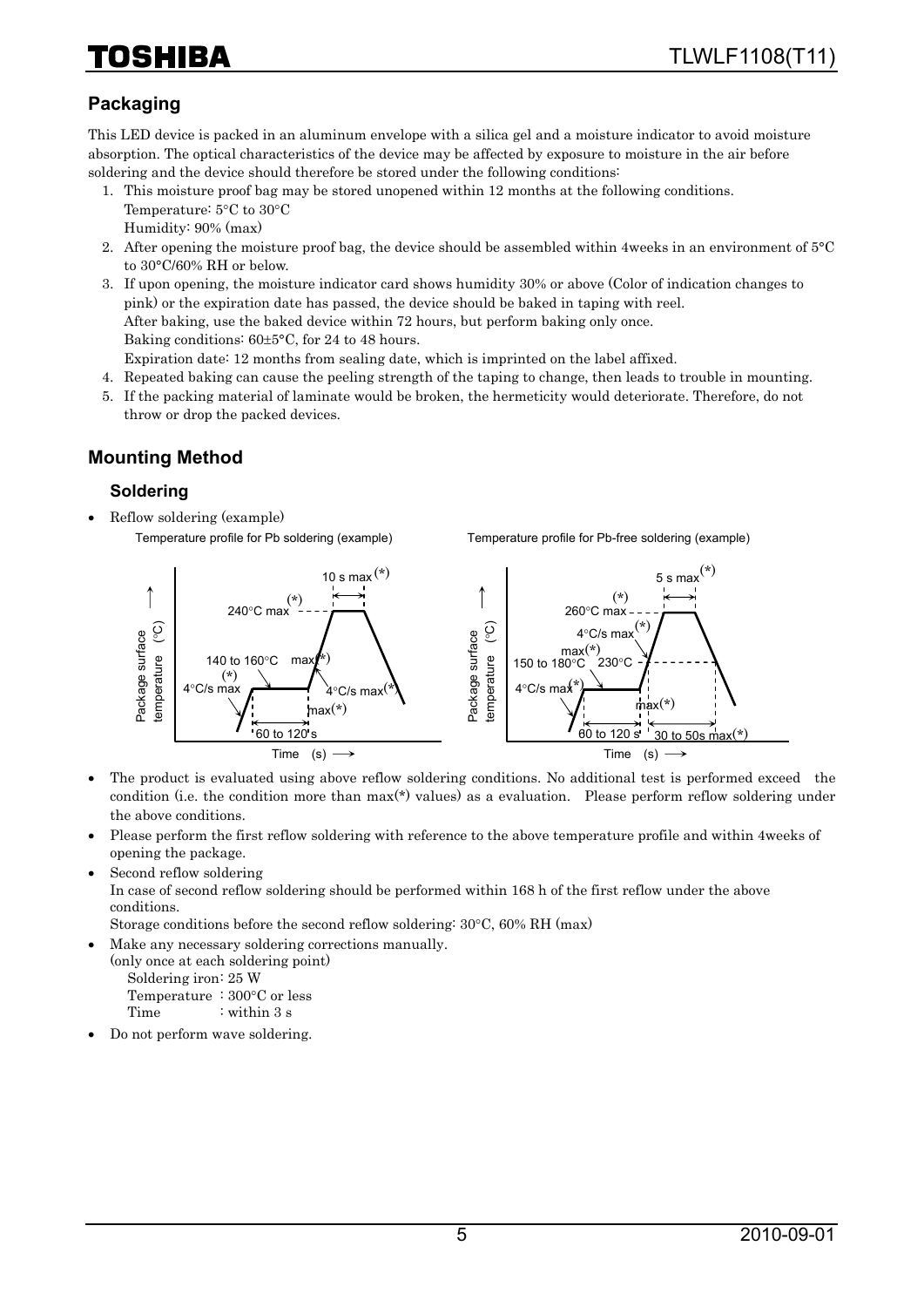### **Recommended soldering pattern**

Cu area  $> 16$  mm<sup>2</sup>

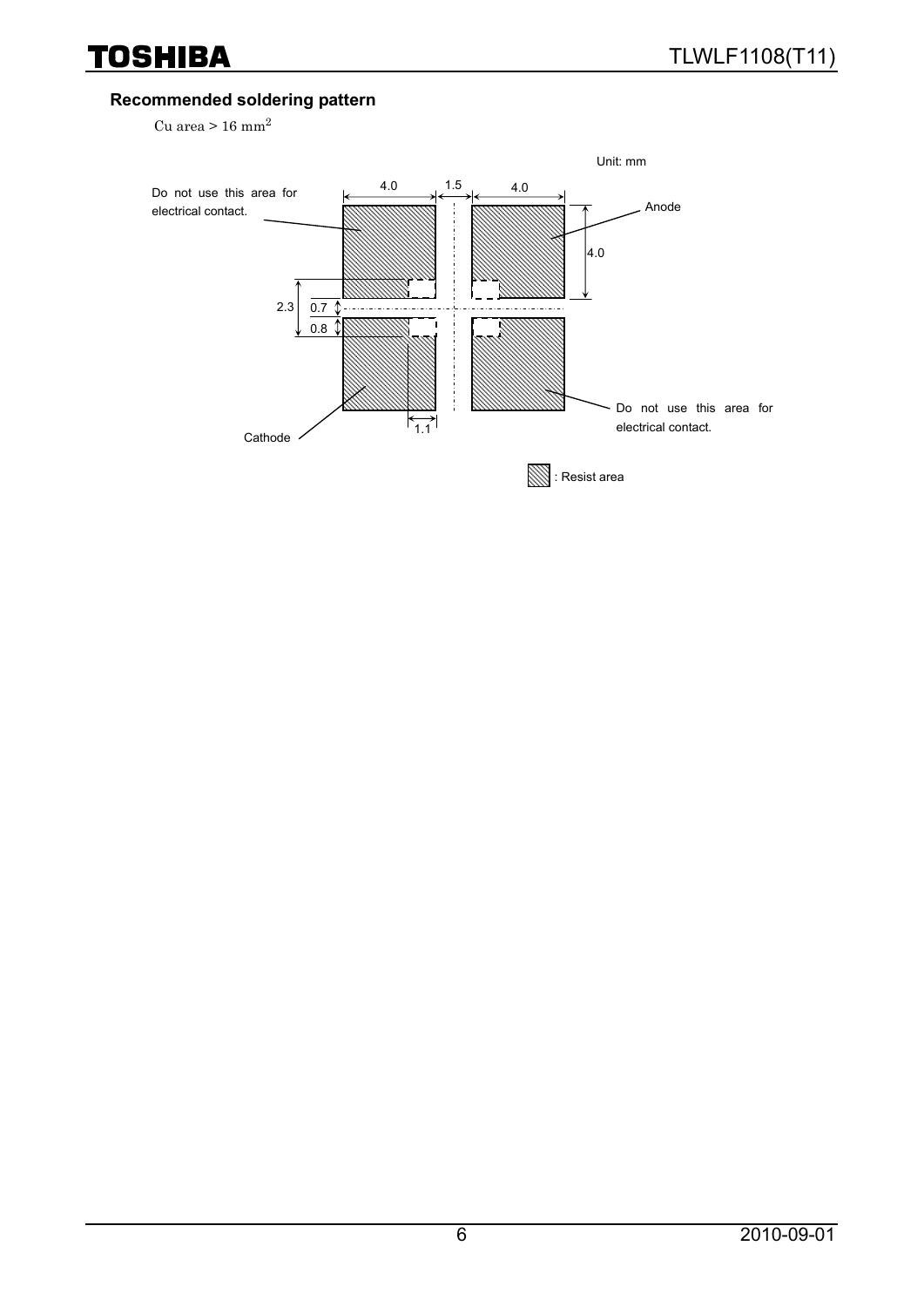#### **Cleaning**

When cleaning is required after soldering, Toshiba recommends the following cleaning solvents. It is confirmed that these solvents have no effect on semiconductor devices in our dipping test (under the recommended conditions). In selecting the one for your actual usage, please perform sufficient review on washing condition, using condition and etc.

| ASAHI CLEAN AK-225AES   | : (made by ASAHI GLASS)      |
|-------------------------|------------------------------|
| KAO CLEAN THROUGH 750HS | : (made by $KAO$ )           |
| PINE ALPHA ST-100S      | : (made by ARAKAWA CHEMICAL) |

#### **Precautions when Mounting**

(1) Do not apply force to the plastic part of the LED under high-temperature conditions.

- (2) To avoid damaging the LED plastic, do not apply friction using a hard material.
- (3) When installing the PCB in a product, ensure that the device does not come into contact with other cmponents.
- (4) For this product, silicone is used as the encapsulated material. Therefore the top surface of this product is soft. Please do not stress on the encapsulated part of LEDs to avoid affecting the reliability of the product. When using the mounting devices, please use the picking up nozzle that does not affect the silicone resin.

#### **Tape Specifications**

#### **1. Product number format**

The type of package used for shipment is denoted by a symbol suffix after the product number. The method of classification is as below. (this method, however does not apply to products whose electrical characteristics differ from standard Toshiba specifications)

- (1) Tape Type: T11 (4-mm pitch)
- (2) Example

TLWLF1108 (T11) Tape type - Toshiba product No.

#### **2. Tape dimensions**

| Symbol | Dimension   | Tolerance  |
|--------|-------------|------------|
| D      | 1.5         | $+0.1/-0$  |
| E      | 1.75        | ±0.1       |
| $P_0$  | 4.0         | $\pm$ 0.1  |
|        | 0.3         | ±0.05      |
| F      | 3.5         | $\pm 0.05$ |
|        | 1.5<br>±0.1 |            |

| Symbol         | Dimension | Tolerance | Symbol         | Dimension | Tolerance |
|----------------|-----------|-----------|----------------|-----------|-----------|
| D              | 1.5       | $+0.1/-0$ | P <sub>2</sub> | 2.0       | ±0.05     |
| E              | 1.75      | ±0.1      | W              | 8.0       | ±0.3      |
| $P_0$          | 4.0       | ±0.1      | P              | 4.0       | ±0.1      |
|                | 0.3       | ±0.05     | A <sub>0</sub> | 2.9       | ±0.1      |
| F              | 3.5       | ±0.05     | $B_0$          | 3.7       | ±0.1      |
| D <sub>1</sub> | 1.5       | ±0.1      | $K_0$          | 2.3       | ±0.1      |

Unit: mm

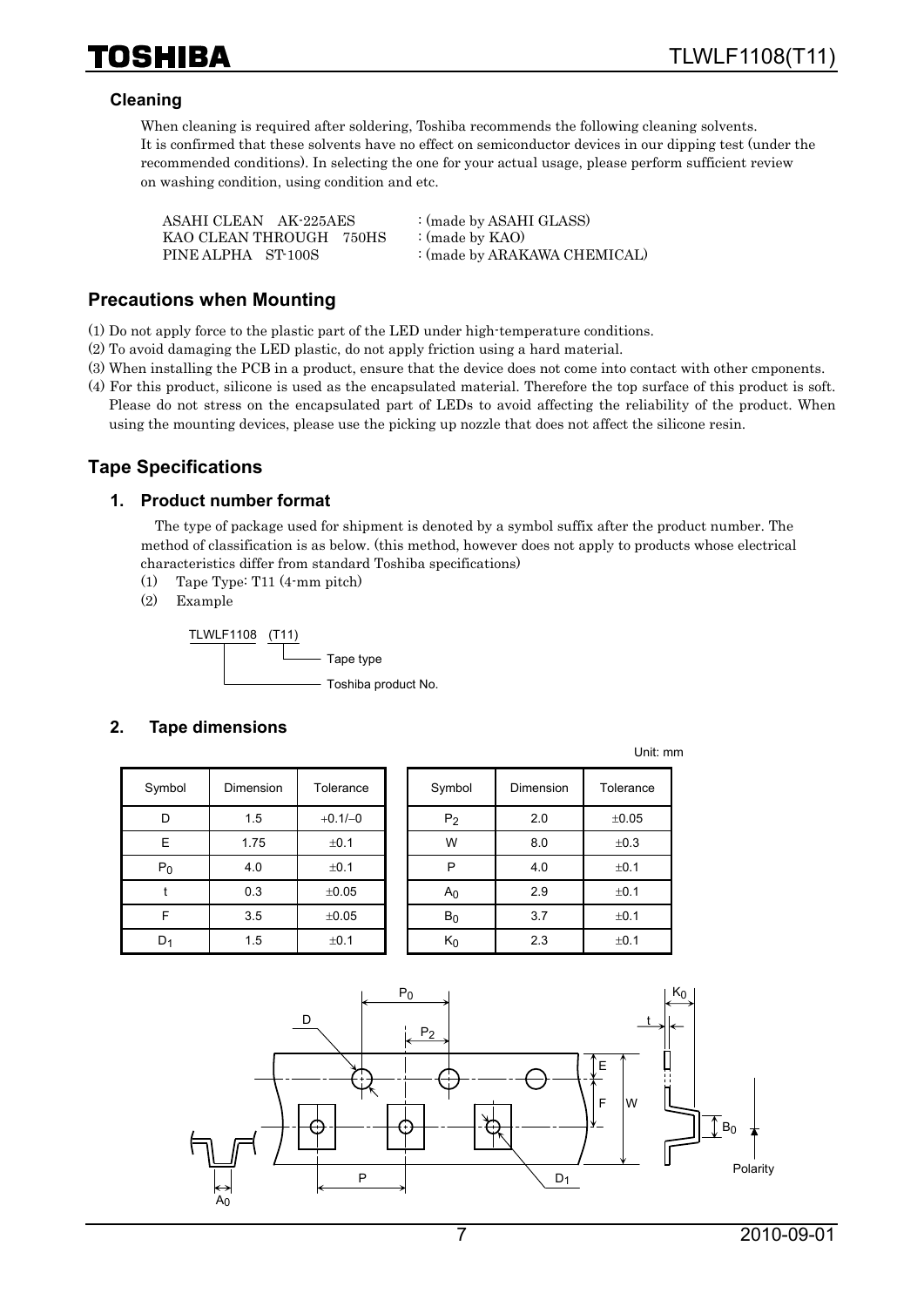**TOSHIBA** 

#### **3. Reel dimensions**

Unit: mm



**4. Leader and trailer sections of tape** 

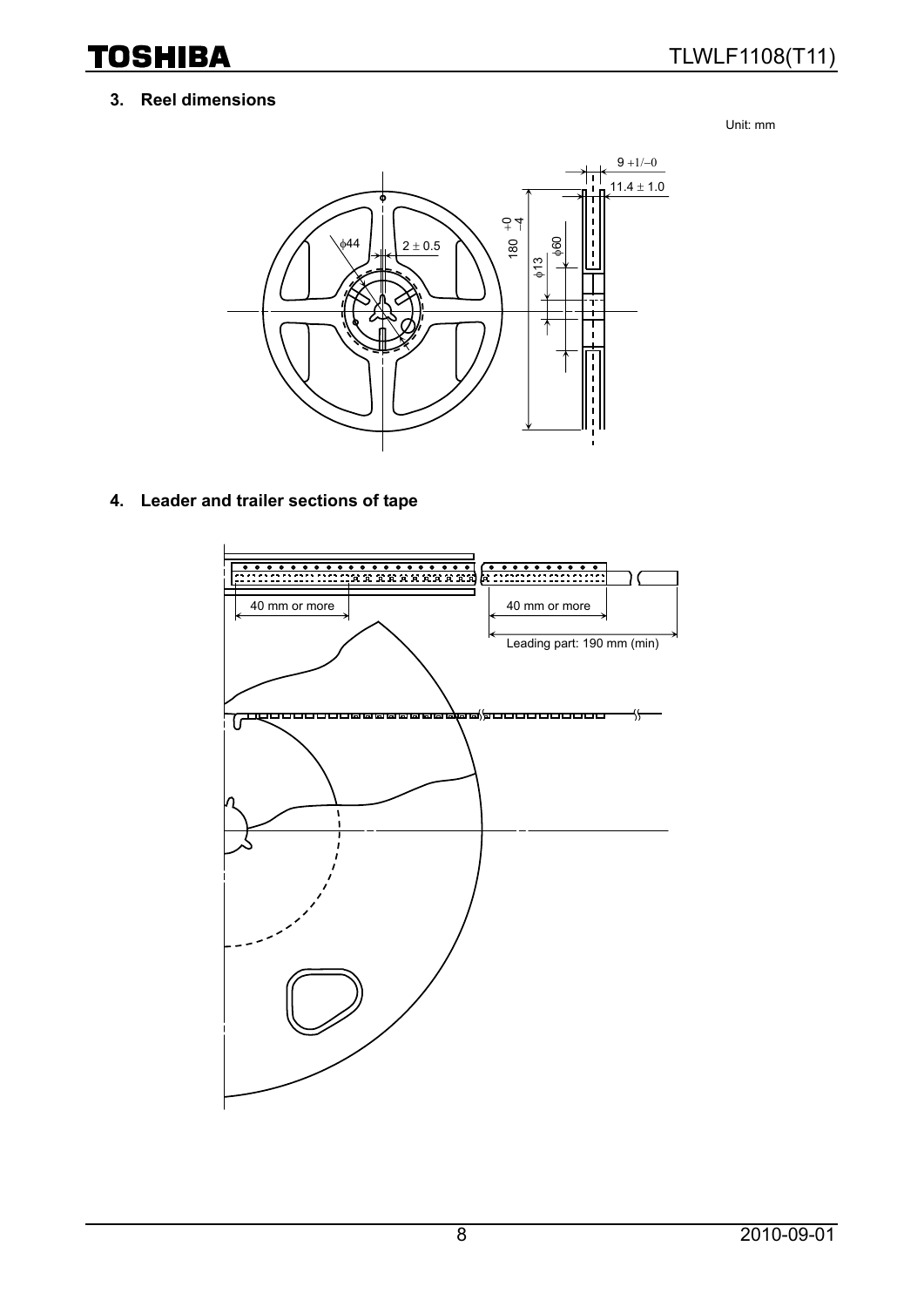# **TOSHIBA**

#### **5. Packing form**

(1) Packing quantity

| Reel   | 2,000 pcs  |
|--------|------------|
| Carton | 10,000 pcs |

(2) Packing form: Each reel is sealed in an aluminum pack with silica gel.

#### **6. Label format**

- (1) Label contents
	- Shipped products are mentioned the following contents.



(2) Label location



• The aluminum package in which the reel is supplied also has the label attached to center of one side.